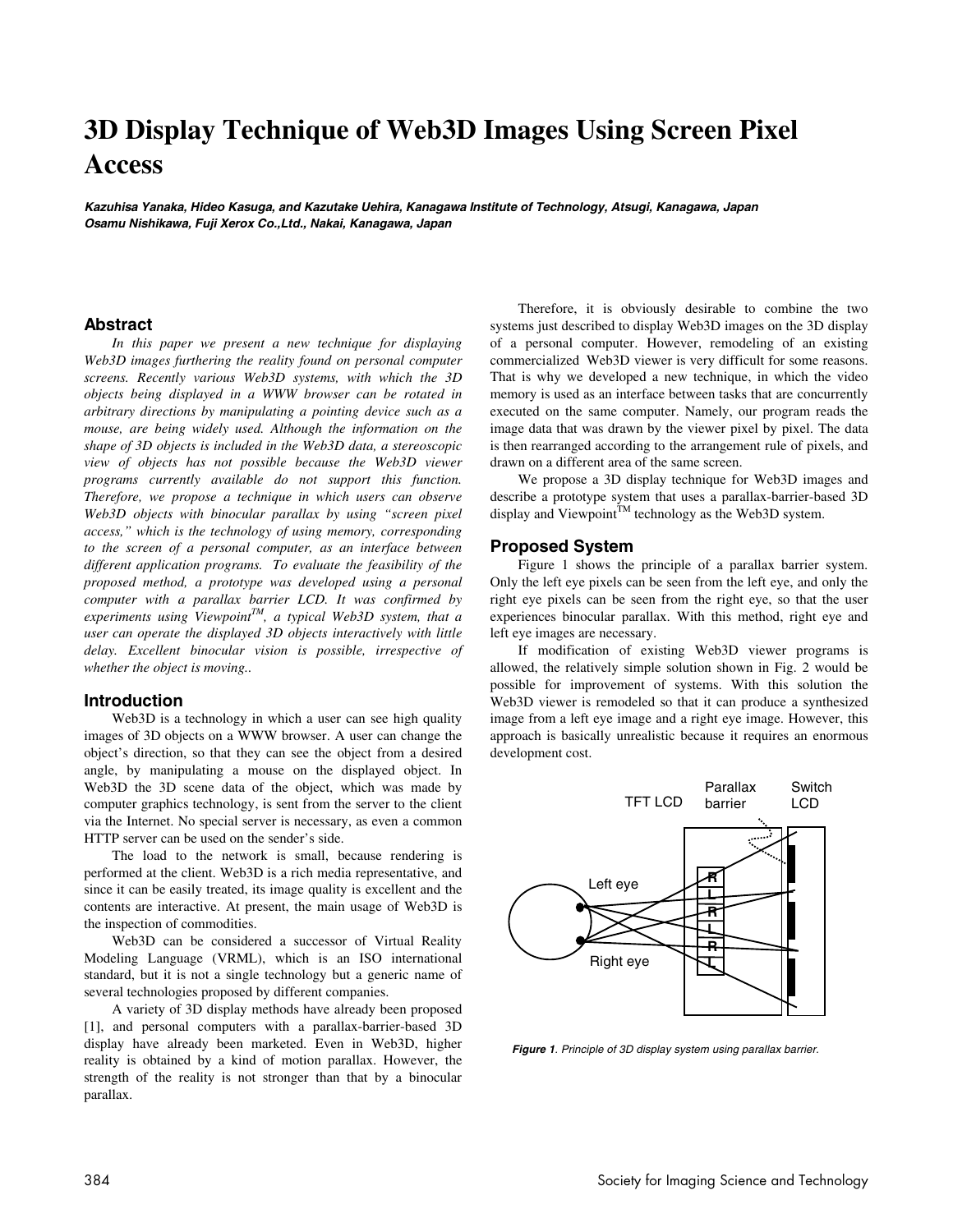

**Figure 2**. Simple but impossible system.

Therefore, we developed a solution in which any modification of an existing Web3D system is required. As shown in Fig. 3, the proposed technique is composed of two parts.



**Figure 3**. Proposed system.

The first part is a process of obtaining a parallax image for binocular vision in the video memory of a personal computer. The



**Figure 4**. Images of two objects for binocular parallax

parallax image consists of two images, one is for the right eye and the other is for the left eye (Fig. 4).

The parallax image should meet two requirements. The first requirement is that the proper parallax between the left eye and right eye images must be set beforehand. The second requirement is that one of the two objects displayed on the screen must rotate in the same direction as the other objects whenever one of the two objects is rotated with the mouse. The method for achieving this is different depending on the Web3D method.

The second part is the process in which another program accesses the pixel data of the left eye and right eye images that are drawn on the video memory by the Web3D viewer, synthesizes them, and writes the synthesized image back to a different area of the video memory. For this operation, the OS has to be a multitasking OS, and each task must be able to access the video memory.

The proposed approach looks a little more complex, but it is actually feasible because no viewer remodeling is required.

#### **Experiments**

In the experiments described in this paper, we used ViewpointTM, because the quality of the displayed objects is excellent and the functions are rich. Viewpoint Media Player (VMP), which is executed on Microsoft Windows XP, was used as the viewer.

First of all, it is necessary to have 3D scene data based on the Viewpoint method. Each of the two objects, one for the left eye and the other for the right eye, are described in an .mtx file (XML form of Viewpoint) respectively, and they are controlled from one HTML file with a JavaScript (Fig. 5). The .mtx file is a Viewpoint XML scene file in which hierarchical relationships between objects and other elements in the scene are described. This file contains the script for staging the scene elements and usually references an .mts file. The .mts file is a binary resource file containing geometry, material, and texture information. In this case, two .mts files refer to the same .mts file, since the object for the left eye is identical to that of the left eye. Usually an html file and two or more Viewpoint files (.mts & .mtx) are placed in the same folder.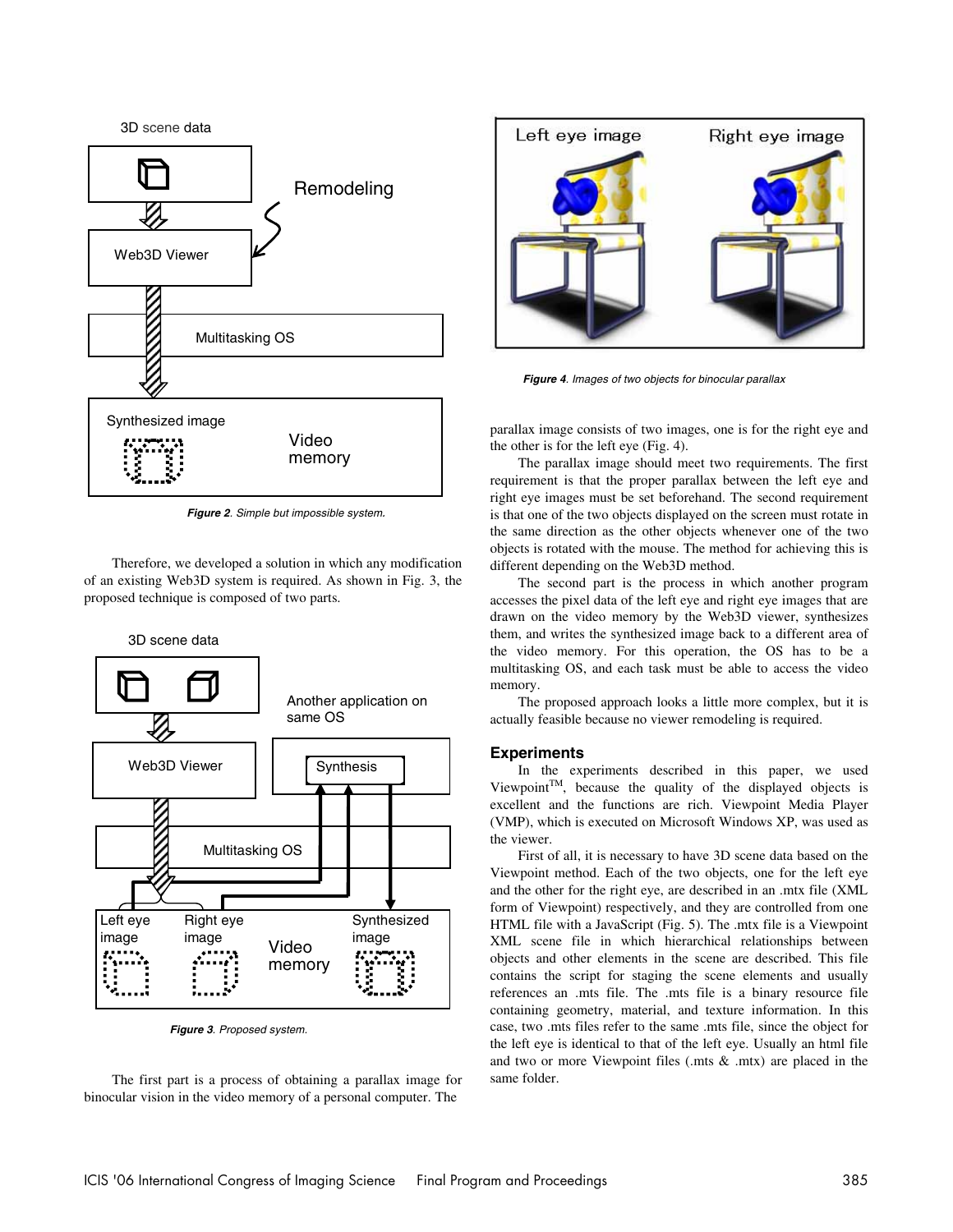

**Figure 5**. Files required for displaying 3D objects with parallax barrier method.

Figure 6 shows a personal computer used in the experiment. In the initial stage the display is not in a 3D display mode. By pushing the 3D button, the display enters the 3D display mode, regardless of the programs being executed.



**Figure 6**. Personal Computer used in experiment. (Sharp parallax barrier 3D display)

In Fig. 7, the objects displayed in the left window were drawn by the VMP. Therefore, it is possible to change the direction of the objects by dragging with the mouse. However, no feeling of depth by binocular parallax can be obtained.

On the other hand, the image in the right window is the one drawn by our synthetic program. The program reads the pixel data from the personal computer screen, synthesizes the data according to the arrangement of right eye pixels and left eye pixels of the personal computer screen, and writes the data in the right window. The program was developed with Microsoft Visual C++.net. During the development of this program, Microsoft DirectX 9.0 was used for speeding up processing and decreasing the screen flicker. DirectX is a set of APIs for creating games and other highperformance multimedia applications on Microsoft Windows.

It was confirmed that viewers were able to perceive the depth of a displayed object that is changing direction by the binocular parallax. The processing speed of a synthetic program was about 12 frames per second and the flicker was hardly perceived. The process was able to keep pace with the rotation of the object. However, the operation occasionally became heavy when the shape of the object was complex, and the solution to this problem is an issue for the future.



**Figure 7**. Personal computer screen display.

### **Conclusion**

We propose a technique for displaying Web3D images using only one notebook computer with the parallax barrier display function, in which no remodeling of the Web3D viewer is required. Using a Viewpoint Media Player, the experiment confirmed that realistic binocular vision was possible. This method can be applied along with the Viewpoint method. In addition, using video memory as an interface can be widely applied.

#### **References**

[1] Graham Saxby, The Science of Imaging: An Introduction, (Institute of Physics Publishing, Bristol, UK, 2002) .